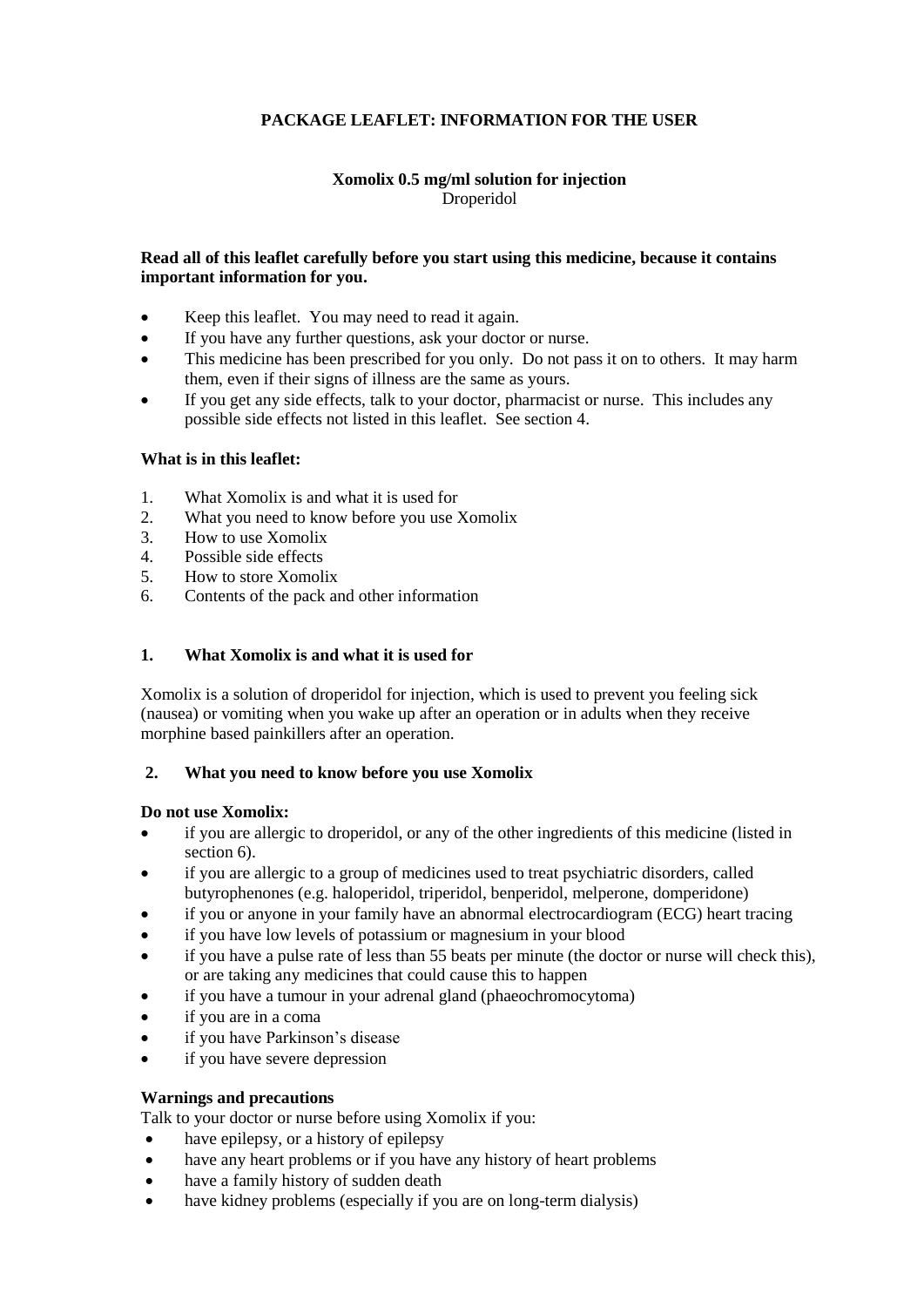- have lung disease and any breathing difficulties
- have prolonged sickness or diarrhoea
- are taking insulin
- are taking potassium-wasting diuretics i.e. water tablets (e.g. furosemide or bendroflumethiazide)
- are taking laxatives
- are taking glucocorticoids (a type of steroid hormone)
- or someone else in your family has a history of blood clots, as medicines like these have been associated with formation of blood clots.
- are or have been a heavy drinker (of alcohol)

#### **Other medicines and Xomolix**

Tell your doctor if you are taking, have recently taken or might take any other medicines.

**Do not take** Xomolix if you are taking any of the following medicines:

| What the medicine is used for            | <b>Medicine(s)</b>                                              |
|------------------------------------------|-----------------------------------------------------------------|
| Heart conditions                         | Quinidine, disopyramide, procainamide,<br>amiodarone or sotalol |
| Antibiotics                              | Erythromycin, clarithromycin, sparfloxacin                      |
| Allergies                                | Astemizole, terfenadine                                         |
| Mental illnesses e.g. schizophrenia etc. | Chlorpromazine, haloperidol, pimozide,<br>thioridazine          |
| Malaria                                  | Chloroquine, halofantrine                                       |
| Hearthurn                                | Cisapride                                                       |
| Infection                                | Pentamidine                                                     |
| Nausea (feeling sick) or vomiting        | Domperidone                                                     |
| Opiod dependence; pain                   | Methadone                                                       |

Metoclopramide and other neuroleptics should be avoided when taking Xomolix since the risk of movement disorders induced by these medicines is increased.

Droperidol, the active ingredient in Xomolix, can increase the effects of sedatives such as barbiturates, benzodiazepines and morphine based products. It can also increase the effects of medication used to lower high blood pressure (antihypertensives) and a number of other medicines e.g. certain antifungals, antivirals, and antibiotics. Some medicines may also increase the effects of droperidol e.g. cimetidine (for gastric ulcers), ticlopidine (to prevent blood-clotting) and mibefradil (for angina). If you are in any doubt please talk to your doctor or nurse.

#### **Xomolix with alcohol**

Avoid drinking any alcohol for 24 hours before and after being given Xomolix.

#### **Pregnancy and breast-feeding**

If you are pregnant, inform your doctor who will decide if you should receive Xomolix.

If you are breast-feeding and are going to take Xomolix then it is recommended that you receive only one administration of Xomolix. Breast-feeding can be resumed on waking after your operation.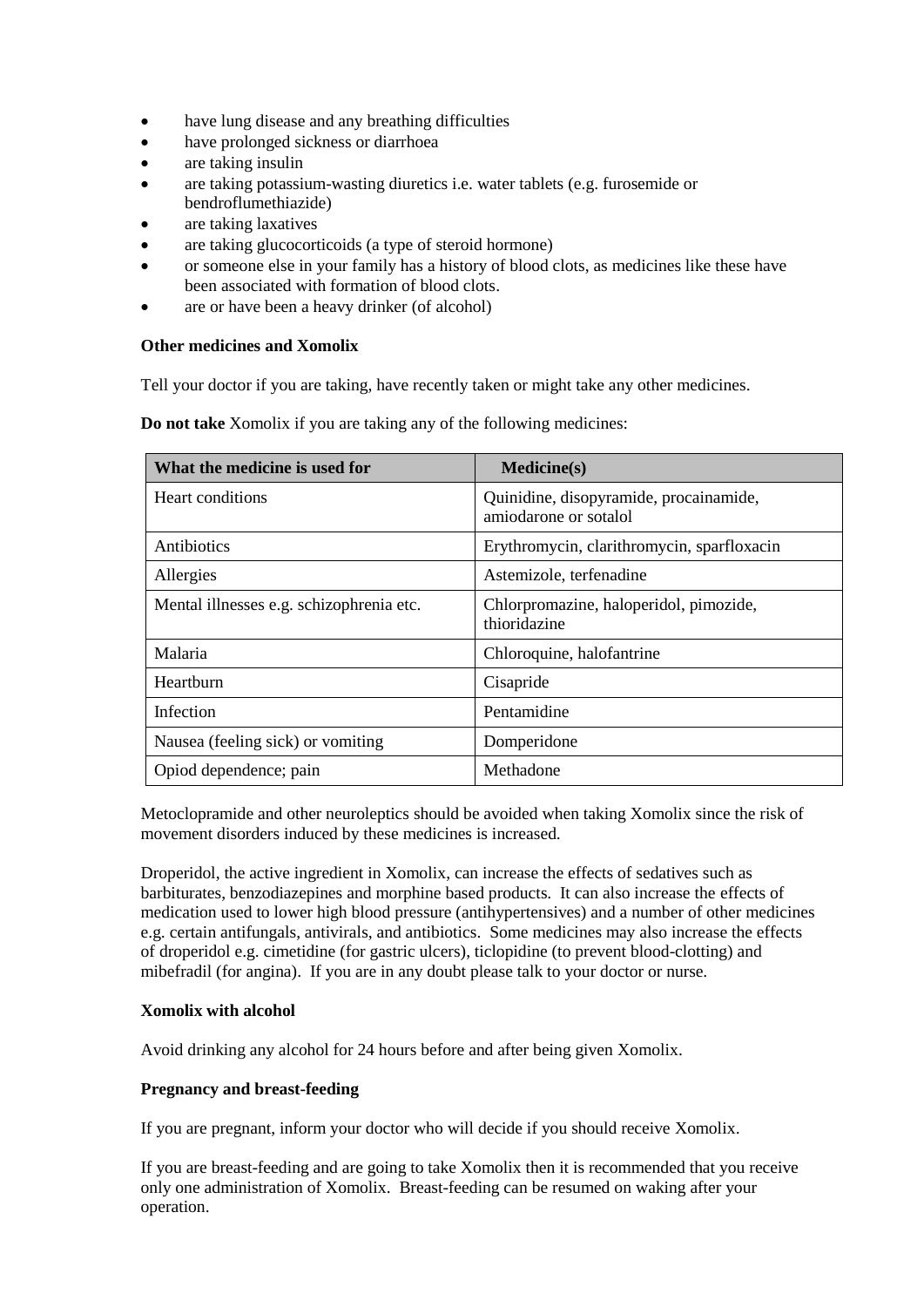Ask your doctor for advice before taking any medicine.

### **Driving and using machines**

Droperidol has a major effect on the ability to drive and use machines. Do not drive or use machinery for at least 24 hours after taking Xomolix.

### **3. How to use Xomolix**

Xomolix will be given to you by your doctor by an injection into a vein. The amount of Xomolix and the way in which it is given will depend on the situation. Your doctor will determine how much Xomolix you need.

The usual adult dosage is 0.625 to 1.25 mg, reduced to 0.625 mg for the elderly (over 65 years) and those with kidney and liver impairment.

### **Use in children and adolescents**

The dosage in children (2 to 11 years) and adolescents (12 to 18 years) is based on their body weight (10 to 50 microgram/kg) but up to a maximum of 1.25 mg. Xomolix is not recommended in children below 2 years.

If you have any further questions on the use of this product, please ask your doctor or nurse.

### **4. Possible side effects**

Like all medicines, this medicine can cause side effects, although not everybody gets them.

**Contact your doctor immediately** if you experience any increase in your body temperature, muscle stiffness, tremor, rapid swelling of the face or throat, or if you get chest pains after having this medicine.

The following side effects have also been reported:

Common side effects (likely to affect fewer than 1 in 10 people but more than 1 in 100)

- Drowsiness
- Low blood pressure

Uncommon side effects (likely to affect fewer than 1 in 100 people but more than 1 in 1,000)

- Anxiety
- Rolling of the eyes
- Fast heartbeat e.g. more than 100 beats per minute
- Dizziness

Rare side effects (likely to affect fewer than 1 in 1,000 people but more than 1 in 10,000)

- Serious allergic reaction known as anaphylaxis or anaphylactic shock
- Confusion
- Agitation
- Irregular heartbeat
- Rash
- Neuroleptic malignant syndrome, symptoms include fever, sweating, salivation, muscle stiffness and tremors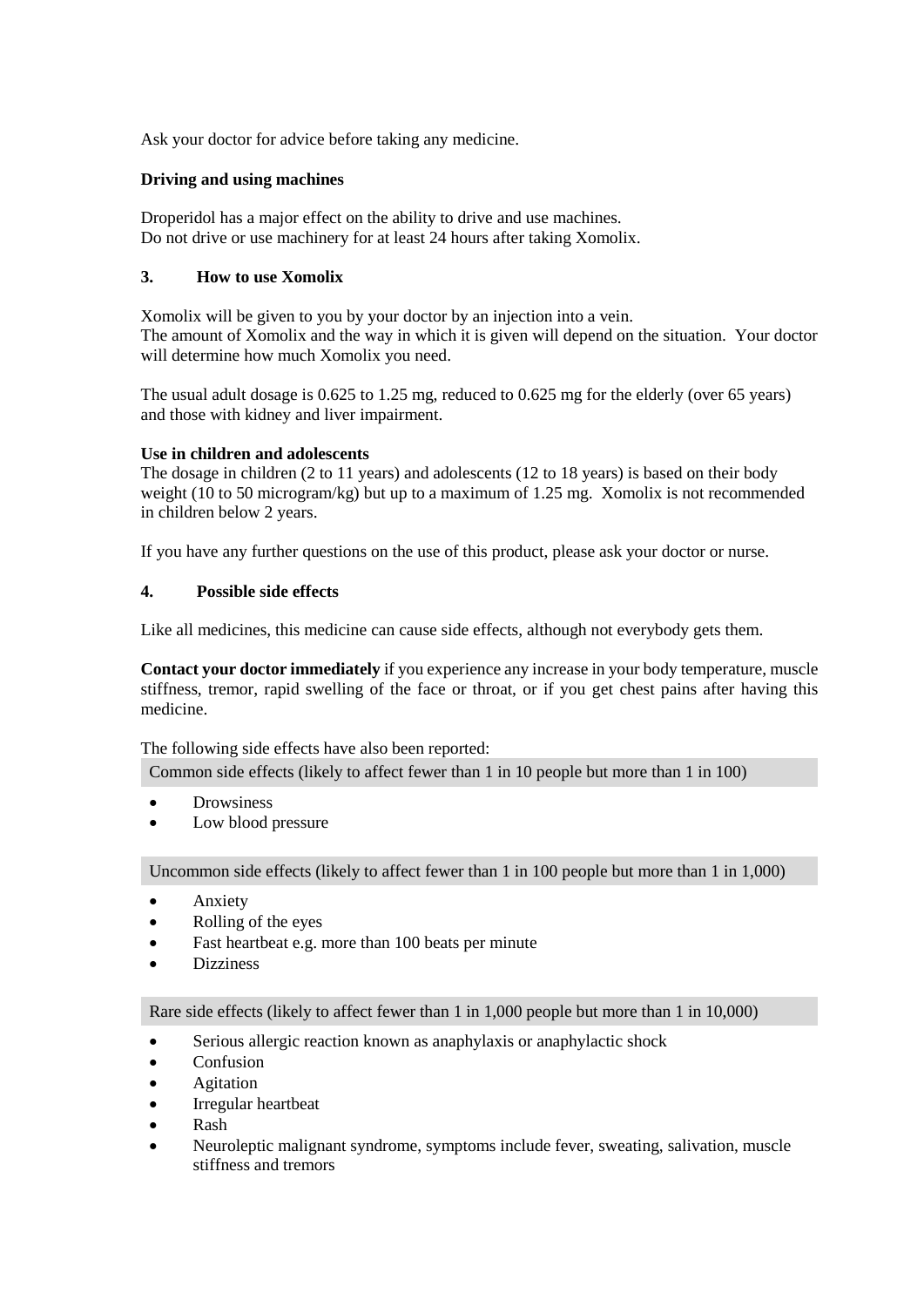Very rare side effects (likely to affect fewer than 1 in 10,000 people)

- Blood disorders (usually diseases affecting red blood cells or platelets). Your doctor can advise you.
- Change in mood towards sadness, anxiety, depression and irritability
- Involuntary muscle movements
- Convulsions or tremors
- Heart attack (cardiac arrest)
- Torsade de pointes (life-threatening irregular heartbeat)
- Prolonged QT interval in ECG (a heart condition affecting the heartbeat)
- Sudden death

#### Other side effects which may occur are:

- Inappropriate anti-diuretic hormone secretion (too much of the hormone is released leading to excess water and low sodium levels in the body)
- Hallucinations
- Epileptic seizures
- Parkinson's disease
- Fainting
- Breathing difficulties
- Blood clots in the veins especially in the legs (symptoms include swelling, pain and redness in the leg), which may travel through blood vessels to the lungs causing chest pain and difficulty in breathing. If you notice any of these symptoms seek medical advice immediately.

# **Reporting of side effects**

If you get any side effects, talk to your doctor or pharmacist. This includes any possible side effects not listed in this leaflet. You can also report side effects directly via:

HPRA Pharmacovigilance Earlsfort Terrace IRL – Dublin 2 Tel: +353 1 6764971 Fax: +353 1 6762517 Website: www.hpra.ie e-mail: medsafety@hpra.ie

By reporting side effects you can help provide more information on the safety of this medicine.

#### **5. How to store Xomolix**

- Keep this medicine out of the sight and reach of children.
- Do not use this medicine after the expiry date which is stated on the carton and ampoule after 'EXP'. The expiry date refers to the last day of that month.
- Store in the original package in order to protect from light.
- The solution should be used immediately on first opening.
- Compatibility of 5 mg droperidol with 100 mg morphine sulphate in 50 ml 0.9% sodium chloride has been demonstrated in plastic syringes (14 days at room temperature). From a microbiological point of view, the diluted product should be used immediately. If not used immediately, in-use storage times and conditions prior to use are the responsibility of the user and would normally not be longer than 24 hours at 2 to  $8^{\circ}$ C, unless dilution has taken place in controlled and validated aseptic conditions.
- Do not use Xomolix if you notice signs of deterioration. The product should be visually inspected prior to use and only clear solutions practically free from particles should be used.